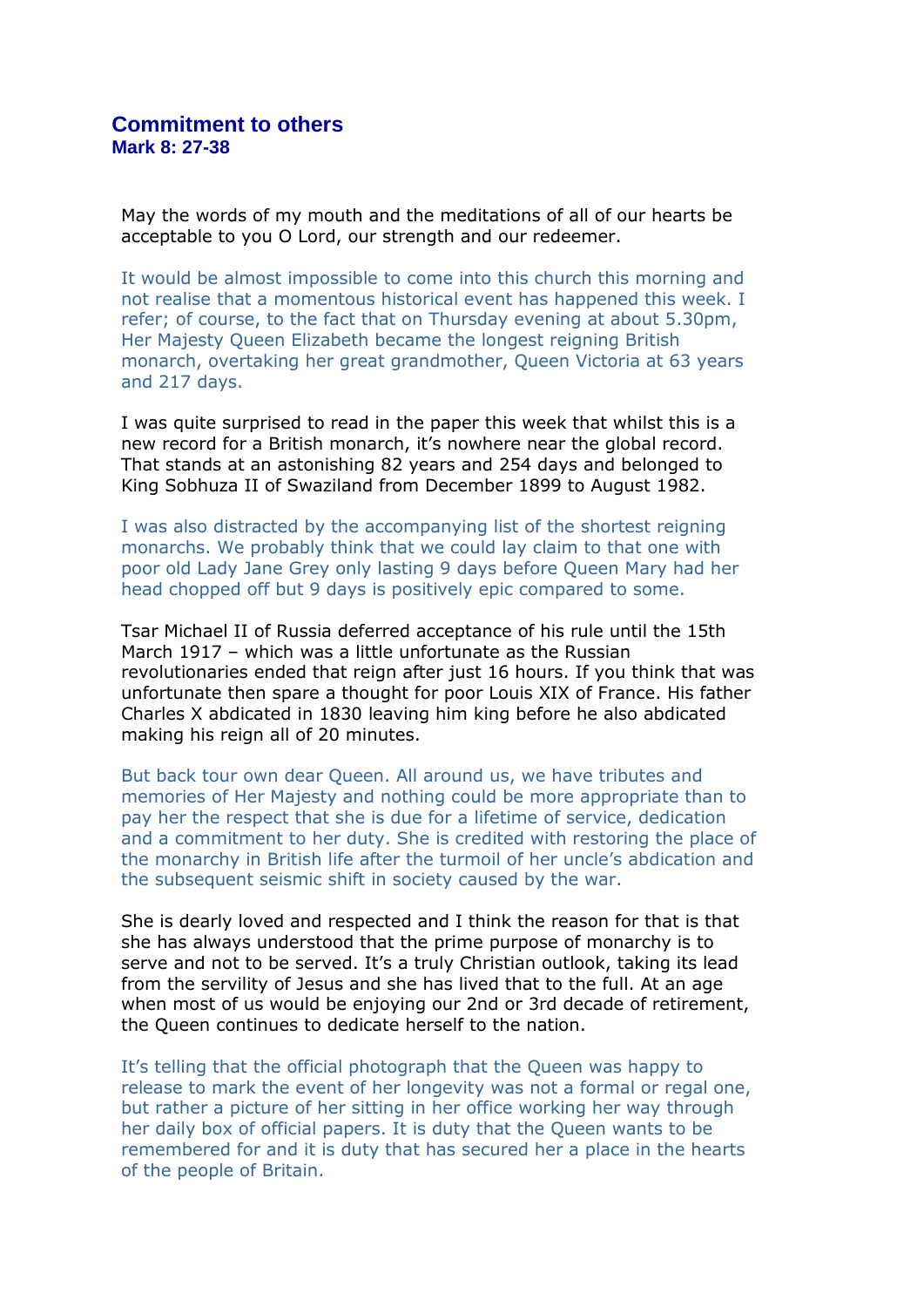It's duty that I want to spend a bit more time thinking about this morning; that commitment to others beyond ourselves that marks the truly dutiful from the naturally selfish. I want to start with our gospel reading today from Mark as it contains a few verses that are crucially important for us and really speak to the duty and lack of selfishness that should underpin our faith.

These few verses are so important that, uniquely they are repeated several times throughout the gospels. In total, there are 6 references to these same phrases in Matthew, Mark and Luke.

The words are spoken by Jesus early in his ministry. They are spoken before Good Friday and they are spoken before the passion. Let me remind you of the words – and I'll use the King James version for the pure poetry of the telling.

Whoever will come after me

Let him deny himself and take up his cross and follow me For whosoever will save his life shall lose it But whosoever shall lose his life for my sake and the gospels, the same shall save it For what shall it profit a man, if he shall gain the whole world and lose his own soul?

These words remind me of a very famous novel that some of you may have read - a classic of French literature called 'The Fall' by Albert Camus. It's a very short novel and it tells the story of one mans descent from a successful self confident and self centred life to a life of self loathing due to a reflection on his former life and his inability to 'do the right thing' when it really mattered.

The Fall of the title clearly reflects this descent but it also refers to a physical fall that acted as the trigger for this life change to occur. The man in question is called Jean Baptiste Clement, a successful middle class lawyer living in Paris. Clement has everything going for him. He's young, handsome, successful and relatively wealthy. He is a ladies man who avoids commitment primarily because, as he admits in his reflections, he only ever had one true love in his life and that was himself.

He was incapable of giving himself in love to any other human being. Something in his inner core got in the way and prevented him from loving another. He says of himself; "I was always bursting with vanity. I, I, I was the refrain of the theme of my whole life. The pronoun I was part of everything I said. I could not talk without boasting. When I was concerned about another person, it was out of condescension.

The night when everything changed was the night of The Fall. It happened on a quiet bridge across The Seine. He was making his way home from an assignation with one of his many ladies, his trenchcoat collar pulled up against the foggy evening cold and smoking a cigarette.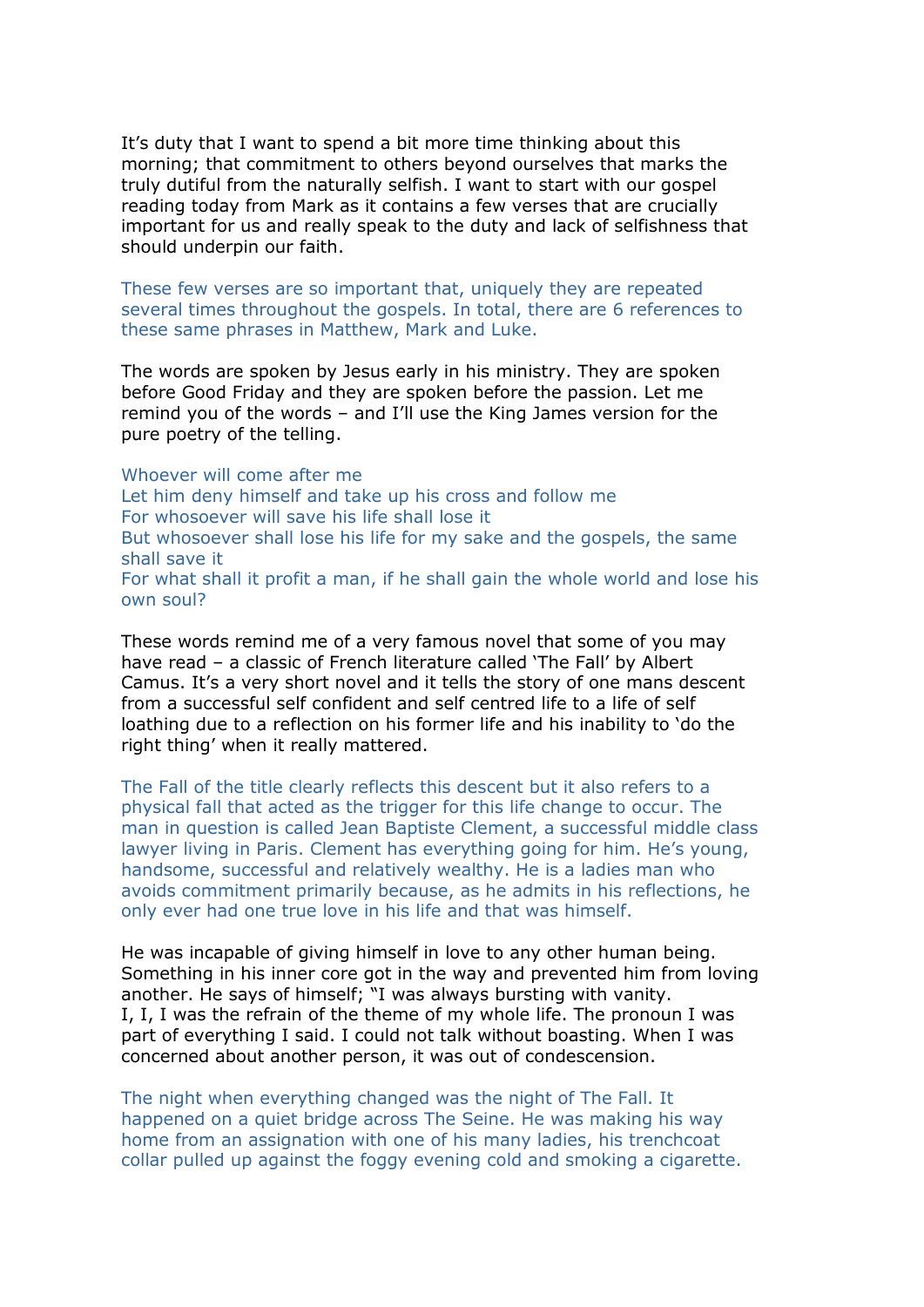## As he walked across the bridge he noticed a young woman peering over the parapet into the water below.

He sensed that something wasn't right but ignored it wand carried on across the bridge. As he walked down the quay on the far side he heard the splash that he had half expected followed by the woman's screams. He heard them but he walked on, not even looking back to confirm what he knew was happening and soon the screams disappeared. He walked away, his coat still tightly around him and his cigarette still glowing. He told no one. He didn't call for help. He didn't do his duty.

Over the coming days and weeks and months his conscience started to laugh at him. He started to realise how ridiculous he was in his own eyes and he started to loath what he had become. The memory of that moment haunted him.

Let's move now from the cold waters of the Seine in 1930's Paris to the even colder waters of the Potomac river in Washington in January 1982. Air Florida Flight 90 had just taken off from Washington National Airport into an icy blizzard and its wings had iced up so it failed to gain the required height as it lifted away and it clipped the top of the bridge over the Potomac and the plane crashed into the icy river.

78 people died instantly but those few who survived crawled out onto the wing of the floating plane as rescuers tried desperately to reach them.

A recue helicopter arrived over the wing and dangled a harness to the freezing, stranded passengers. It was caught by an older man who immediately put it around one of the female passengers who was then lifted to safety. The helicopter returned 4 more times and each time, the man grabbed the harness and strapped one of his fellow passengers into it.

When it came back for that last passenger he was gone, swallowed by the freezing waters. The pilot later said that he had never before seen anyone with that kind of commitment in a crisis. Later, when the man's body had been recovered and identified, his friends all said they were not surprised. That was the kind of man he was; always giving himself to others as that was the nature of his life.

This man understood what Jean Baptiste Clement could not see. He understood that God is love and whoever lives in love lives in God and whoever walks in love walks in God. This man understood that no greater love has a person than they are willing to give their life for a friend or a stranger. He understood the message of today's gospel. He understood what it means to deny yourself, pick up your cross and follow Jesus and he understood what it means to lose your life in order to find it.

Our faith is a tough faith and its not for the faint hearted. It is the great invitation by Jesus Christ to deny yourself and to take up the cross. It is the invitation to love the Lord Your God and to love your neighbour as yourself. Christianity is the great invitation of Jesus Christ to walk in love.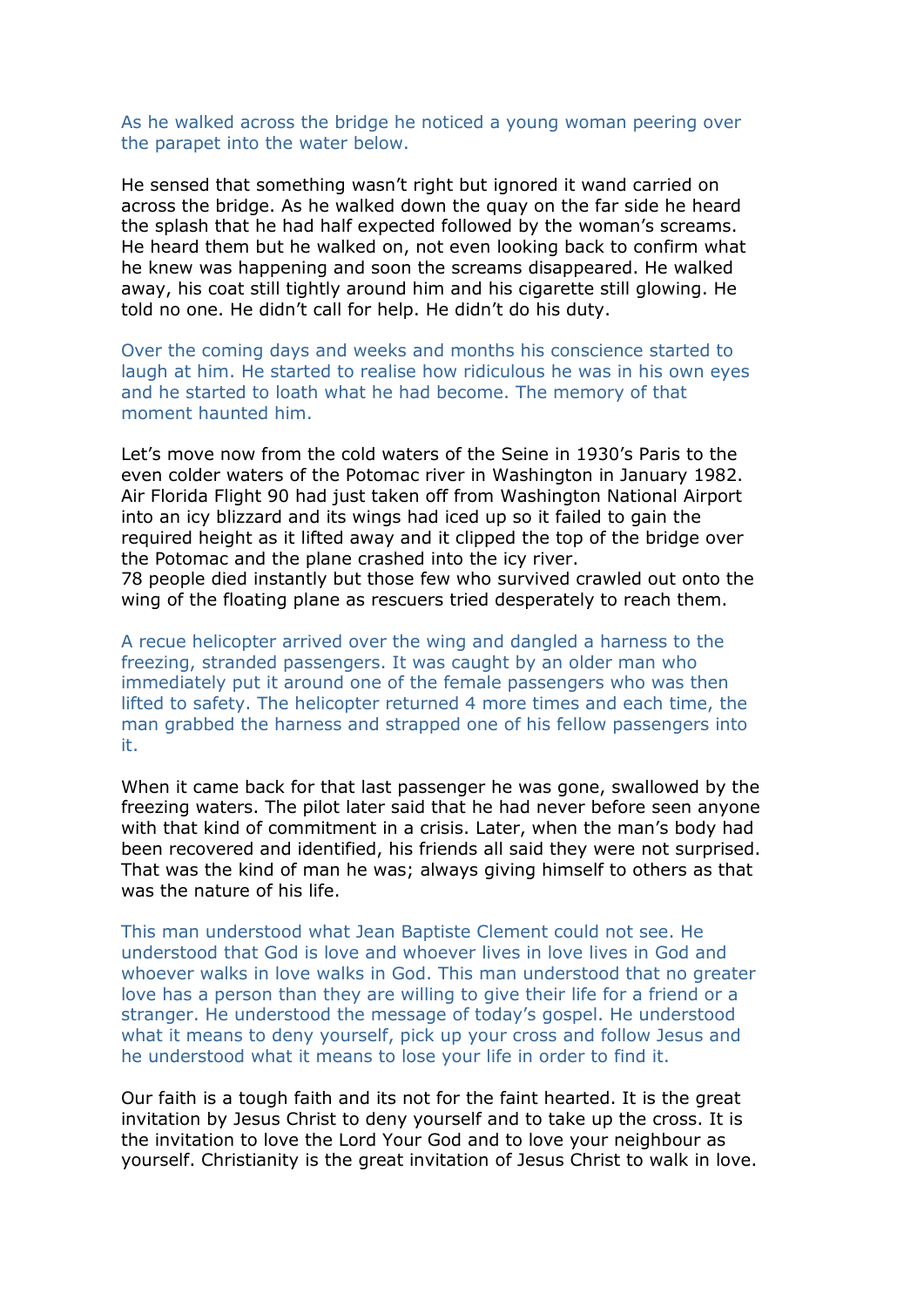And I have thought of that so much over the past few weeks every time I've switched on the television or opened the papers.

I thought of it most sharply when I saw those awful pictures of little Aylan Kurdi washed up on a Turkish beach like so much flotsam – a beautiful 3 year old killed with his 5 year ld brother, Galip and his mother Rehan and I wondered how this could happen in our so called civilised society.

Europe is facing its worst refugee crisis for many decades as terrified Syrians try to protect their families from a viscous war. A terror that is so extreme that they are willing to risk life and limb to escape it. I've seen so much in the press lately about economic migrants versus refugees. Well for me, someone who's looking for a better lifestyle and a higher income doesn't put their lives and those of their families on the line. To risk life and limb you are running from an even greater threat and the astonishing statistic that now more than half of the population of Syria are either dead or displaced brings that into perspective.

So how should we react to our 'needy neighbours'? Germany is welcoming he refugees with open arms. The cynical would say that it's because the German population isn't growing and that they need workers but that doesn't explain crowds of normal Germans out on the streets cheering and applauding the refugees as they arrive.

Britain's response appears miserly by contrast with the government being dragged reluctantly to take refugees thanks to a growing public outcry. I have to say that I have been embarrassed and ashamed by our approach when looked at through the eyes of our Christian duty but fully appreciate the political difficulties facing any government in such a situation. I think the Archbishop of Canterbury's comments were very appropriate when he said, "The people of these islands have a long and wonderful history of offering shelter and refuge, going back centuries – whether it be Hugenot Christians, Jewish refugees, Ugandan Asians, Vietnamese boat people and many more. It has always been controversial at the time it happened, always been seen as too difficult. Yet each time we have risen to the challenge and our country has been blessed by the result. We cannot turn our backs on this crisis. We must respond with compassion."

Our reading today is clear – we must deny ourselves and take up the cross. We need to take our example from the man on the wing of that plane in Washington and not from the fictional Jean Baptiste Clements. We need to take our example from our monarch who has shown us the commitment to a lifetime of serving. And we need to take our example from our Lord and saviour, Jesus Christ who gave his life that we all might live. Once again, our faith is being tested. The gospel of love must show us the way.

## Let us pray

Lord we give thanks for the life of Her Majesty Queen Elizabeth. Your spirit in her is plain to see as she lives the gospel of love.